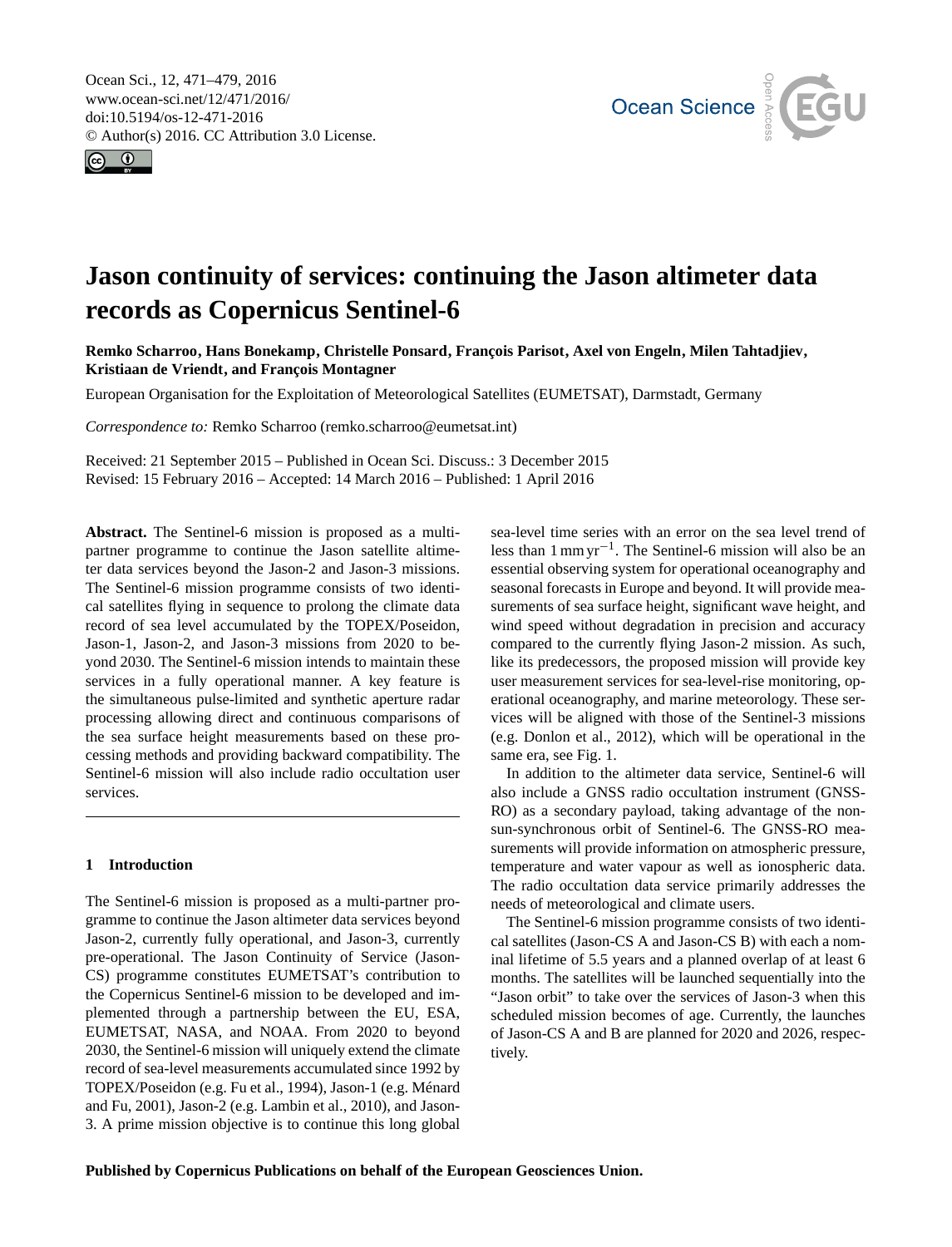<span id="page-1-0"></span>

**Figure 1.** Overview of the current and future satellite altimeter missions (Sources: WMO and CEOS).

## **2 Programmatic set-up**

Figure [2](#page-1-1) outlines the multi-partner programme and agreement set-up underlying the Sentinel-6 missions. The European contribution will be implemented through the combination of the ESA Global Monitoring for Environment and Security (GMES) Segment 3 programme (GSC-3), the optional EUMETSAT Jason-CS programme and the EU Copernicus Programme, for the joint benefits of the meteorological and Copernicus user communities in Europe. In addition, on behalf of the United States, NASA and NOAA are developing a dedicated Jason-CS programme. The following high-level sharing of responsibilities is envisaged (which may still be subject to some changes):

- **–** EUMETSAT is the system authority and is responsible for the Sentinel-6 ground segment development and operations preparation. EUMETSAT will also carry out the operations build-up and operations of the Sentinel-6 system including both satellites and delivery of data services to Copernicus service providers and users on behalf of the EU.
- **–** ESA is responsible for the development of the first Jason-CS satellite and the instruments prototype processors as well as for the procurement of the recurrent satellite on behalf of EUMETSAT and the EU.
- **–** NASA will deliver the US payload instruments for both satellites and will provide ground segment development support, launch services, and contributions to operations.

The three space agencies will share the responsibility for the science team coordination and the calibration and/or validation activities, with EC being involved in the interactions with the science teams. In addition, agreements will be concluded between EUMETSAT and CNES and between NOAA and NASA for system and science expertise support.

<span id="page-1-1"></span>

**Figure 2.** The multi-partner programme and agreement set-up underlying the Sentinel-6 mission.

## **3 Mission objectives**

Sentinel-6 will be a truly operational mission in all aspects of its main user services. Hence, full emphasis is put on reduction of downtime to a minimum, on timely distribution of data products, and on high quality and reliability of the measurement data. The mission will also include support to information service providers and major reprocessing activities.

The Sentinel-6 product suite is currently being detailed. The baseline is to provide a product suite that will enable an optimal combination with products from other altimeter missions. This is particularly pursued for combining Sentinel-6 with the Sentinel-3 Ku/C radar altimeter (SRAL) missions. Next to the conventional Level 2 products, known as geophysical data records (GDRs) for the Jason missions, the Sentinel-6 product suite will include Level 1 products aimed at the further study of the intrinsic altimeter waveforms and development and innovative processing techniques. Also, the generation of higher-level single-mission products (Level 2P and Level 3) are supported in order to serve mainly the ocean modelling community.

Sentinel-6 products are to meet high standards, such that they will be of sufficient quality to serve as the high precision reference mission for other altimeter missions. It has been formally required that the mission performance shall not be worse than the known performance of Jason-2. With the current design however the expectation is that the Sentinel-6 mission will outperform Jason-2 on many aspects and will form a reliable state of the art reference for various other altimeter missions in the near future.

The Sentinel-6 products will also maintain their quality closer to the coastline than products from its predecessor Jason missions (e.g. [Raney,](#page-8-0) [1998;](#page-8-0) [Gommenginger et al.,](#page-7-4) [2012;](#page-7-4) [Halimi et al.,](#page-7-5) [2014\)](#page-7-5). This, among other techniques, will be facilitated by replacing the conventional low-resolution mode (LRM) altimeter by one that has along-track Synthetic Aperture Radar (SAR) capabilities.

The Sentinel-6 radio occultation products will contribute to operational weather forecasting and to assessments of atmospheric climate trends by providing information that allows to derive atmospheric temperature and water vapour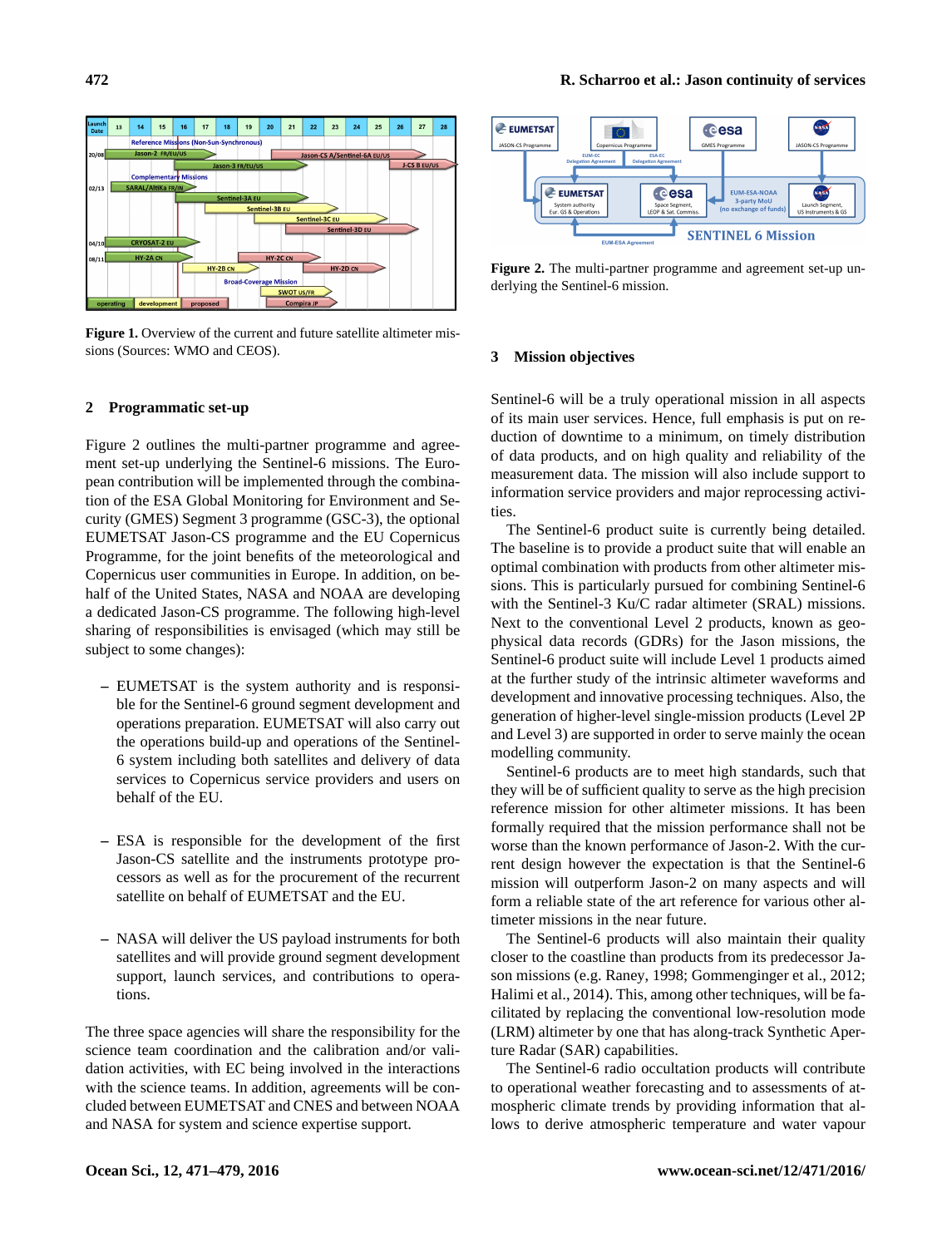profiles. In addition, ionospheric data are also provided up to 500 km altitude.

## **4 Mission characteristics**

The Sentinel-6 Space Segment consists of two successive Jason-CS satellites (A and B), based on the CryoSat-2 heritage platform, with some tailoring to specific needs of the Sentinel-6 mission. The satellites will embark the following main payload:

- **–** a radar altimeter (Poseidon-4), to measure the range between the satellite and the mean ocean surface, determine significant wave height and wind speed, and provide the correction for the altimeter range path delay in the ionosphere by using signals at two distinct frequencies (Ku-band and C-band);
- **–** a microwave radiometer (AMR-C), to provide a correction for the wet tropospheric path delay for the altimeter range measurement;
- **–** Precise orbit determination (POD) instruments namely a Global Navigation Satellite System and precise orbit determination receiver (GNSS-POD), a Doppler Orbitography and Radiopositioning Integrated by Satellite instrument (DORIS), and a laser retroreflector array (LRA) – to provide with high accuracy and precision a measurement of the orbital position as needed for the conversion of the measurement of altimeter range into a sea level;
- **–** a radio occultation instrument (GNSS-RO), to provide (with high vertical resolution) all-weather atmospheric and ionospheric soundings by tracking GNSS satellites.

The latter instrument is added to Sentinel-6 as a secondary mission to provide radio occultation observation services to meteorological users. However, the primary altimeter mission supported by the other instruments takes priority in all design and mission planning.

It is important to remark that the Poseidon-4 radar altimeter has evolved significantly from the Poseidon-3A and -3B instruments on board Jason-2 and -3, respectively. In addition to a conventional pulse-width limited processing, also known as low-resolution mode, the Poseidon-4 on board the Jason-CS satellites will also have the facility of simultaneous high-resolution (HR) processing, generally referred to as Synthetic Aperture Radar processing (or SAR mode), as discussed in Sect. 6. This HR processing will provide further service alignment with the SAR mode of the Sentinel-3 SRAL mission.

The Jason-CS satellites will fly in the same orbit as its predecessors, TOPEX/Poseidon and the Jason missions (see Table [1\)](#page-2-0). This is a non-sun-synchronous orbit with nominal altitude of 1336 km and 66◦ inclination. The orbit period is

<span id="page-2-0"></span>

| <b>Quantity</b>                    | Value                                 |
|------------------------------------|---------------------------------------|
| Semi-major axis                    | 7714.4278 km                          |
| Eccentricity                       | 0.000095                              |
| Argument of perigee                | 270.8268°                             |
| Inclination (non-sun-synchronous)  | $66.039^{\circ}$                      |
| Reference altitude (equatorial)    | 1336 km                               |
| Nodal period                       | 6745.72 s                             |
| Orbits per day                     | 12.81                                 |
| Repeat cycle                       | 9.9156 days                           |
| Number of orbits per cycle         | 127                                   |
| Number of passes per cycle         | 254                                   |
| Ground track separation at equator | 315 km                                |
| Acute angle at equator crossings   | $39.5^{\circ}$                        |
| Orbital velocity                   | $7.2 \,\mathrm{km}\,\mathrm{s}^{-1}$  |
| Ground track velocity              | $5.8 \,\mathrm{km} \,\mathrm{s}^{-1}$ |

112 min and 26 s and the ground track cycle repeats approximately every 9 days and 22 h. Because of the relatively large ground track spacing of 315 km at the equator, Jason-CS alone will not be able to satisfy the sampling requirements for mesoscale oceanography. Thus, the Sentinel-6 mission is coordinated with other altimeter missions, chiefly the Sentinel-3 mission, to provide together a complementary spatiotemporal sampling of the oceans and serve as a high-precision reference to sea-level-change studies.

## **5 Product definition and product services**

## **5.1 Altimeter product definition**

The raw data downlinked from the satellite consist of a serial stream of data bits embedded within a framework of transfer frames. This level of data, which may be temporarily archived at the reception station, is not readable by a generalpurpose computer and not included in the set of product-level definitions. The data are then converted onwards to Level 0 and higher.

Level 0 products are computer-readable data directly representing the output of the on-board instrument in its native data structure and in native units (e.g. clock cycle counts), after extraction from the downlinked data stream. Data are chronologically ordered with any overlapping (duplicate) data removed. Quality flags related to the reception and decoding process may be appended.

Level 1 products generally maintain the same time structure and sampling as the Level 0 products from which they are derived. The instrument measurements are converted into recognised engineering units (e.g. seconds) and calibration data are appended (Level 1a) or applied (Level 1b). Geolocation data are also appended. In case of Sentinel-6 Level 1a products will include all the recorded individual echoes, whereas Level 1b provides the synthesised wave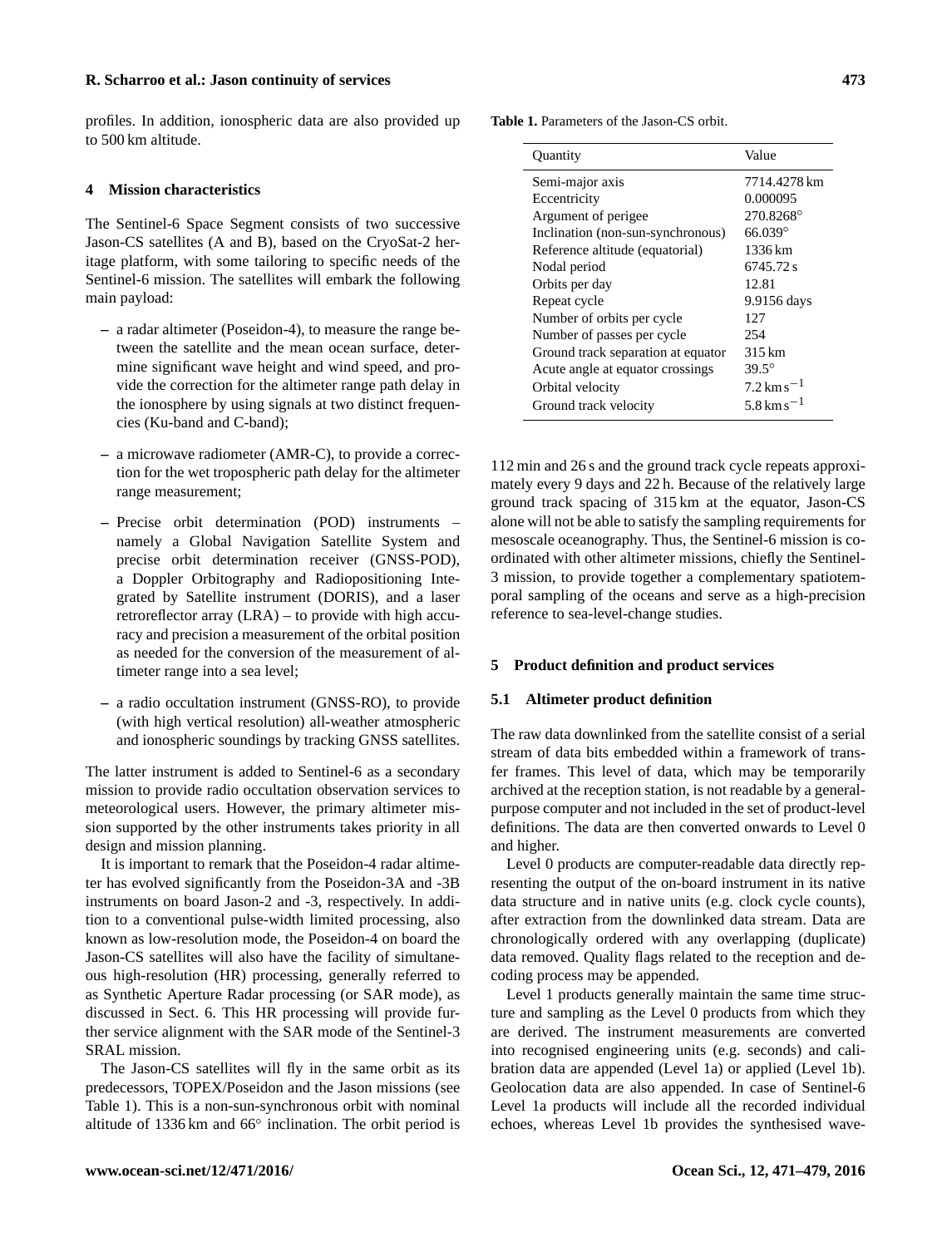forms. A Level 1b-S product, similar to what is produced for Sentinel-3 is not envisioned, however, software will be provided to derive these from the Level 1a product.

Level 2 products maintain the same time structure and sampling as the Level 1 products from which they are derived. The measurement data are converted into geophysical quantities, and combined with auxiliary input data from other sources (such as geophysical corrections coming from meteorological models) to yield directly useful geophysical parameters, e.g. sea surface height (SSH), significant wave height (SWH), and wind speed. The auxiliary data parameters and geophysical corrections are appended. For altimetry, Level 2 products contain measurements of SWH, wind speed, and SSH, at a high rate of about 20 measurements per second, which are then averaged along-track to form one averaged measurement approximately every 1 s. These products are thus equivalent to the GDRs for the Jason missions. The data structures of Level 1 and Level 2 will be similar, making it easy for users to combine the waveform information in the Level 1 products with the geophysical information stored in the Level 2 products.

Level 2P products are enhanced Level 2 products, aimed at harmonisation between missions, e.g. applying the same geophysical corrections across the missions, or applying externally derived biases to the data in case they have not been applied yet in the operational Level 2 products.

Level 3 products contain geophysical parameters that have been spatially and/or temporally resampled or corrected. This may include averaging over multiple measurements.

Level 4 products are described as thematic data, and are generally gridded parameters that have been derived from the analysis of the satellite measurements but are not directly derived from them. These products are elaborated by service providers and users and are not delivered by the Sentinel-6 programme.

## **5.2 Radio occultation product definition**

For the GNSS-RO, Level 0 products will contain raw data. At Level 1a, phase and amplitude data as well as the satellite orbits of the occultation are provided. The Level 1b products will include the main variables for assimilation, such as the vertical bending angle profile. At Level 2, temperature and water vapour profiles are provided, while Level 3 products will have been spatially and/or temporally resampled and averaged.

# **5.3 Product services**

Based on the synthesis of the operational applications various product services are identified. Tables [2](#page-4-0) and [3](#page-4-1) match the applications with the appropriate product levels. Since the requirements on the timeliness and quality of the products may vary by application, the Sentinel-6 mission will include operational user product services at three different latencies: Near-Real-Time (NRT), Short-Time-Critical (STC), and Non-Time-Critical (NTC). Details about the various product services are given below and in Table [4.](#page-5-0) These latencies map onto the various applications for which the services are set-up. The latencies also effectively govern the quality of the auxiliary data used in their generation, with better-quality data available after a longer elapsed time.

The naming of these services (characterised by product latencies) are in common with those of the Sentinel-3 ocean surface topography mission. Also the availability of HR altimeter measurements (also known as SAR mode) and the wider services within the Copernicus programme affected the rationale behind some product definitions.

## **5.4 Near-Real-Time altimetry service (ALT-NRT)**

The Near-Real-Time altimetry product service (ALT-NRT) delivers Level 2 products within 3 h after sensing. These products will be produced using the best possible algorithms, external data and orbit determination that are available in a short time span. Because of the reduced time allowed for the generation of NRT and STC data, it will often be necessary to rely on alternative data sources (e.g. predicted or climatological values) for auxiliary data like altimeter range corrections. The quality of the orbit determination will also be reduced for the shorter latencies. Nonetheless, the algorithms used for the production of Level 2 data from Level 1 are expected to be the same in all cases.

In addition, to provide NRT data in the fastest possible way, data will not be provided in consolidated products with a length of half an orbit (as is the case for STC and NTC), but will rather be produced in smaller granules.

This service requires dissemination to Numerical Weather Predication (NWP) centres and is mainly used for marine meteorology, air–sea interaction studies, and real-time operational oceanography.

As well as serving operational users, these NRT products may be used in the generation of some auxiliary data (e.g. bias corrections) for STC and NTC products. The main objective of the ALT-NRT product service is to provide information on the sea-state, e.g. significant wave height and wind speed, but also on sea-surface height.

# **5.5 Short-Time-Critical altimetry product service (ALT-STC)**

The Short-Time-Critical altimetry product service (ALT-STC) delivers Level 2 products within 36h after sensing, which enables consolidation of some auxiliary data (e.g. preliminary restituted orbit data). Products are mainly used for operational oceanography and geophysical studies.

These products will be produced using the same algorithms as the top-quality NTC products and they will have the same data structure. The difference between the products is in the latency requirement, which determines the acceptable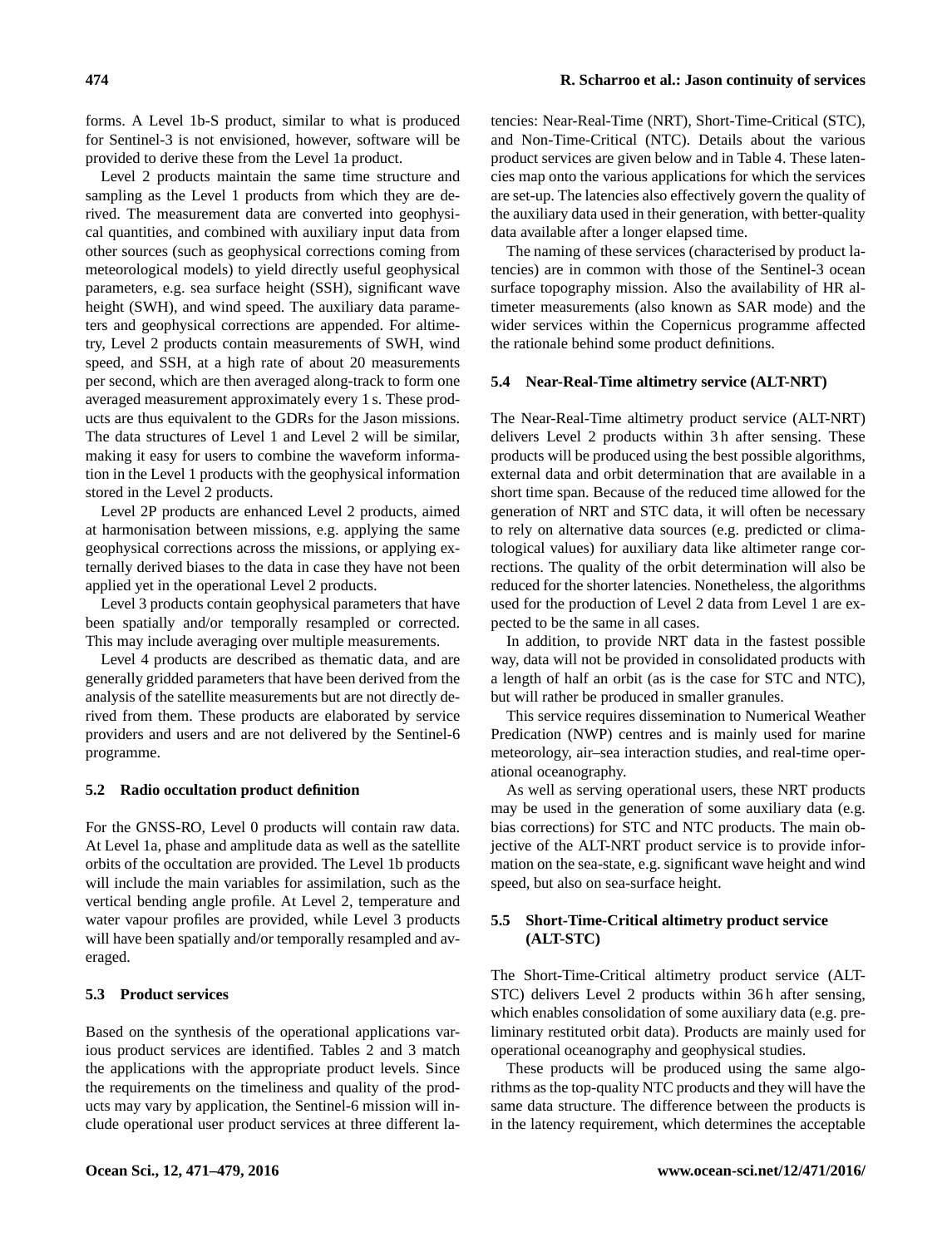## **R. Scharroo et al.: Jason continuity of services 475**

<span id="page-4-0"></span>**Table 2.** Mapping of the main application areas on the altimetry product services (Level 1 and Level 2). The mapping for Level 3 products is equivalent to the one of the Level 2 products (+ is essential;  $\Box$  is beneficial;  $-$  is less important).

| Application category                                                                                    | <b>NRT</b> |                                             | <b>STC</b> |  | NTC. |         |
|---------------------------------------------------------------------------------------------------------|------------|---------------------------------------------|------------|--|------|---------|
| Product level                                                                                           |            | Level 1 Level 2   Level 1 Level 2   Level 1 |            |  |      | Level 2 |
| Marine meteorology<br>Operational oceanography<br>Climate change<br>Research and remote-sensing science |            |                                             |            |  |      |         |

<span id="page-4-1"></span>**Table 3.** Mapping of the main application areas on the radio occultation product services (+ is essential;  $\Box$  is beneficial; − is less important).

| Category                                       | <b>NRT</b>                        | NTC. |  |  |
|------------------------------------------------|-----------------------------------|------|--|--|
| Product level                                  | Level 1 Level 2   Level 1 Level 2 |      |  |  |
| Numerical weather prediction<br>Climate change |                                   |      |  |  |
| Research and remote sensing science            |                                   |      |  |  |

delay for the provision of external data and orbit determination. By reducing the allowed time for the generation of these data, their quality is expected to reduce accordingly. This is likely to be particularly true for the orbit determination.

The main objective of the ALT-STC product service is to support operational oceanography, i.e. improve ocean state analysis, forecasts, and hindcasts produced by numerical ocean prediction (NOP) systems assimilating sea surface height measurements derived from a multi-mission constellation of spaceborne altimeters.

Level 3 products contain geophysical parameters that have been spatially and/or temporally resampled or corrected. This may include averaging over multiple measurements. They are primarily intended for ocean modelling services. At this point, Level 3 data will only be provided with short time critical latency.

# **5.6 Non-Time-Critical altimetry product service (ALT-NTC)**

The Non-Time-Critical altimetry product service (ALT-NTC) delivers Level 2 products within 60 days after sensing, this additional delay allowing the further consolidation of some auxiliary data (e.g. precise orbit data, radiometer calibration) leading to higher accuracy of SSH products.

These products will be subject to regular reprocessing as better information about instrumentation biases, precise orbits, and geophysical corrections become available.

The main objective of the ALT-NTC product service is to provide information on ocean topography and mean sea level in support of ocean and climate monitoring services.

## **5.7 Near-Real-Time radio occultation product service (RO-NRT)**

The Near-Real-Time radio occultation product service (RO-NRT) delivers Level 1b and Level 2 products less than 3 h after sensing, for direct assimilation into NWP models. It will be provided by the US partners of the programme.

The main objective of the RO-NRT product service is to provide bending angles or refractivity profiles, which contain information on atmospheric temperature, pressure, and humidity, for assimilation by NWP models. Further RO-NRT Level 2 products are e.g. tropopause height, planetary boundary layer height, and ionospheric information (gravity wave information is also being discussed).

# **5.8 Non-Time-Critical radio occultation product service (RO-NTC)**

The Non-Time-Critical radio occultation product service (RO-NTC) delivers Level 1b and Level 2 products within 60 days after sensing. This additional delay allows using longer time series of the instrument to obtain improved precise orbit determination and clock data for the satellite, as well as using updated auxiliary data (e.g. precise orbit and clock data for the GNSS satellites).

The main objective of the RO-NTC is to deliver the same products as the RO-NRT service but with higher precision, making this service particularly valuable for climate studies, including assimilation in re-analysis models.

Two parallel services will be providing these data. They both start from Level 0 and thus allow to e.g. estimate uncertainties introduced by the processing set-up. On the European side, processing up to Level 1b is performed at EUMETSAT and the Radio Occultation Meteorology Satellite Application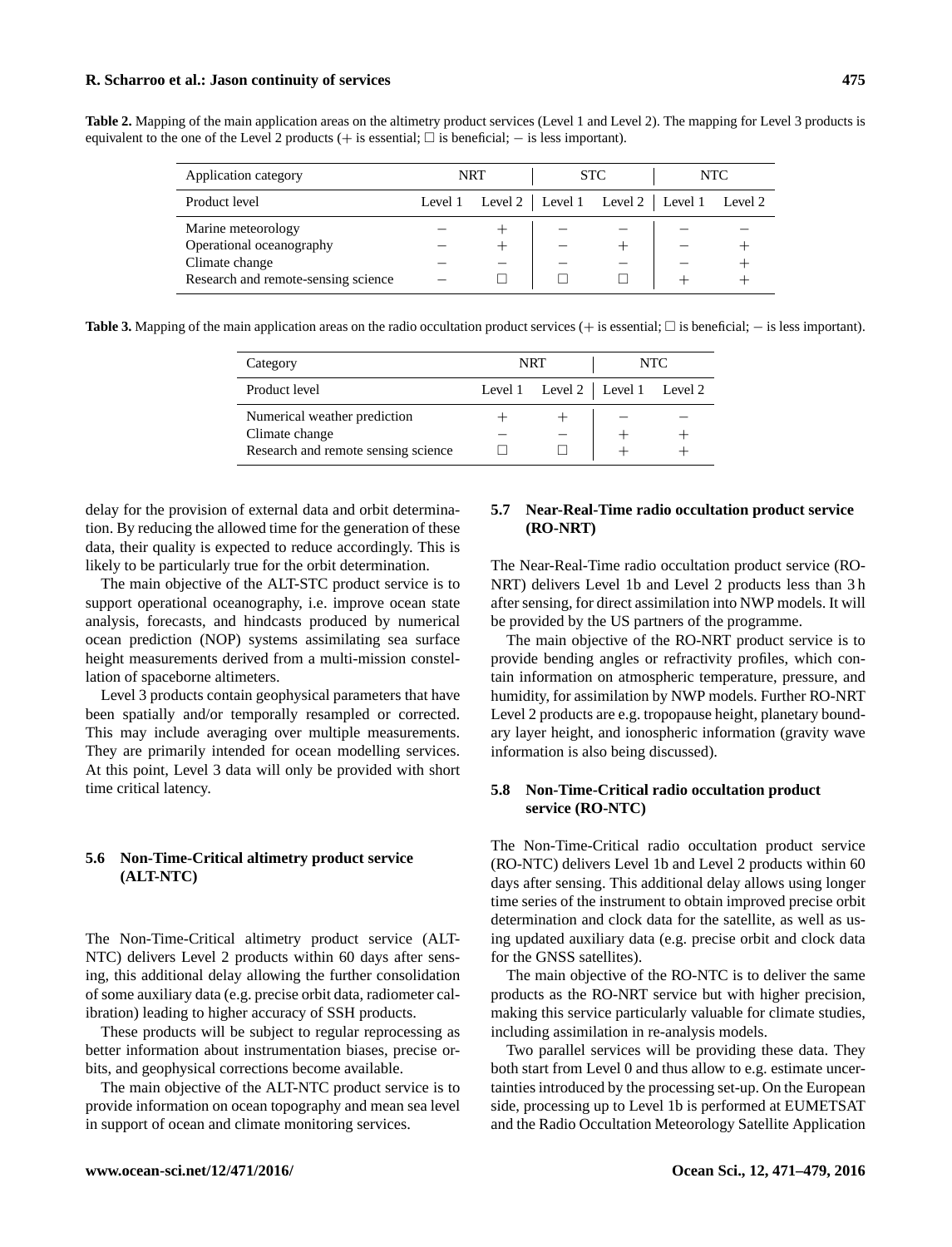|                   |              |               | User data access         |                |          |                                                                                       |  |
|-------------------|--------------|---------------|--------------------------|----------------|----------|---------------------------------------------------------------------------------------|--|
| Resolution        | Service name | Format        | <b>EUMETCast</b>         | <b>GTS</b>     | ftp      | Archive                                                                               |  |
| Low (LRM)         | <b>NTC</b>   | <b>NetCDF</b> | $\overline{\phantom{0}}$ |                |          | L1b, L2                                                                               |  |
|                   | <b>STC</b>   | <b>NetCDF</b> | -                        |                | L1b      | L <sub>1</sub> b, L <sub>2</sub> , L <sub>2</sub> P, L <sub>3</sub>                   |  |
|                   | <b>NRT</b>   | <b>NetCDF</b> | $L2$ (std + red)         |                |          | L <sub>0</sub> , L <sub>2</sub>                                                       |  |
|                   | <b>NRT</b>   | <b>BUFR</b>   | $L2$ (red)               | L <sub>2</sub> |          | L <sub>2</sub>                                                                        |  |
| High (SAR)        | <b>NTC</b>   | <b>NetCDF</b> |                          |                |          | L1b, L2                                                                               |  |
|                   | <b>STC</b>   | <b>NetCDF</b> |                          |                | L1a, L1b | L <sub>1</sub> a, L <sub>1</sub> b, L <sub>2</sub> , L <sub>2</sub> P, L <sub>3</sub> |  |
|                   | <b>NRT</b>   | <b>NetCDF</b> | $L2$ (std + red)         |                |          | L <sub>0</sub> , L <sub>2</sub>                                                       |  |
|                   | <b>NRT</b>   | <b>BUFR</b>   | $L2$ (red)               | L <sub>2</sub> |          | L <sub>2</sub>                                                                        |  |
| Radio occultation | <b>NTC</b>   | <b>NetCDF</b> |                          |                |          | L1b, L2                                                                               |  |
|                   | <b>NTC</b>   | <b>BUFR</b>   |                          |                |          | L1b, L2                                                                               |  |
|                   | <b>NRT</b>   | <b>NetCDF</b> | $\overline{\phantom{0}}$ |                |          | $L0, L1b, L2$                                                                         |  |
|                   | <b>NRT</b>   | <b>BUFR</b>   |                          | L1b, L2        |          | L1b, L2                                                                               |  |

<span id="page-5-0"></span>**Table 4.** Summary of the Sentinel-6 product suite for altimetry and radio occultation.

std is standard product with 1 and 20 Hz data; red is reduced product with 1 Hz data only; Ln is Level n.

<span id="page-5-1"></span>

**Figure 3.** Schematic diagram of the timing of transmit (red) and receive (green) pulses in case of conventional LRM altimetry (e.g. Jason-2, top), SAR burst mode altimetry (e.g. Sentinel-3, middle), and interleaved mode (Jason-CS, bottom).

Facility (ROM SAF) is responsible for processing these data further to Level 2 (and also to Level 3 within their climate service). The other RO-NTC service will be provided by the US partners of the programme.

## **6 Interleaved SAR mode**

As indicated in Sect. 4, the Poseidon-4 radar altimeter system can operate in conventional pulse-width limited (LRM) and SAR processing simultaneously. Hence, both Brown echoes and SAR radar echoes will be generated simultaneously in the ground processing. This is loosely called the interleaved mode, because the transmit and receive pulses are "interleaved" just like in LRM altimetry but at a much higher rate (9 kHz), see Fig. [3.](#page-5-1) This is in contrast to the burst mode operation of CryoSat-2 and Sentinel-3, which transmit and receive alternatively, each approximately one-third of the time. This high rate interleaved pulsing of the Jason-CS altimeter has the following advantages:

**–** The original (Jason-2 and -3) low-resolution processing is maintained simultaneously to higher-resolution products, thereby ensuring full continuity of services with Jason-3, based on pulse-width limited processing with an along-track resolution of approximately 7 km.

- **–** The range noise of SAR processed altimeter echoes will be reduced by a factor of 1.7 compared to Sentinel-3 since more independent echoes are received owing to the continuous pulsing of Jason-CS compared to the burst mode of Sentinel-3 (and CryoSat-2).
- **–** The availability of much higher along-track resolution (approximately 300 m) and, when averaged, a lower range measurement noise will enable an enhanced use especially in coastal areas.
- **–** This enables continuous and direct comparison of LRM and SAR measurements (which is neither available from Sentinel-3 or CryoSat-2) and makes Sentinel-6 a reference for all SAR altimetry missions.
- **–** More details and background of the interleaved mode can be found in, e.g. [Phalippou et al.](#page-7-6) [\(2012\)](#page-7-6) and [Gom](#page-7-7)[menginger et al.](#page-7-7) [\(2013\)](#page-7-7).

## **7 Performance budget**

## **7.1 Altimeter performance**

As indicated above, the general end-user requirement for Jason-CS is to "perform at least as well as Jason-2" in terms of RMSE in the retrievals of sea surface height, significant wave height and wind speed (with the latter directly relating to the retrieval of the ocean backscatter coefficient). Because the statement "as least as well as Jason-2" is not sufficient to build an altimeter system, this requirement had to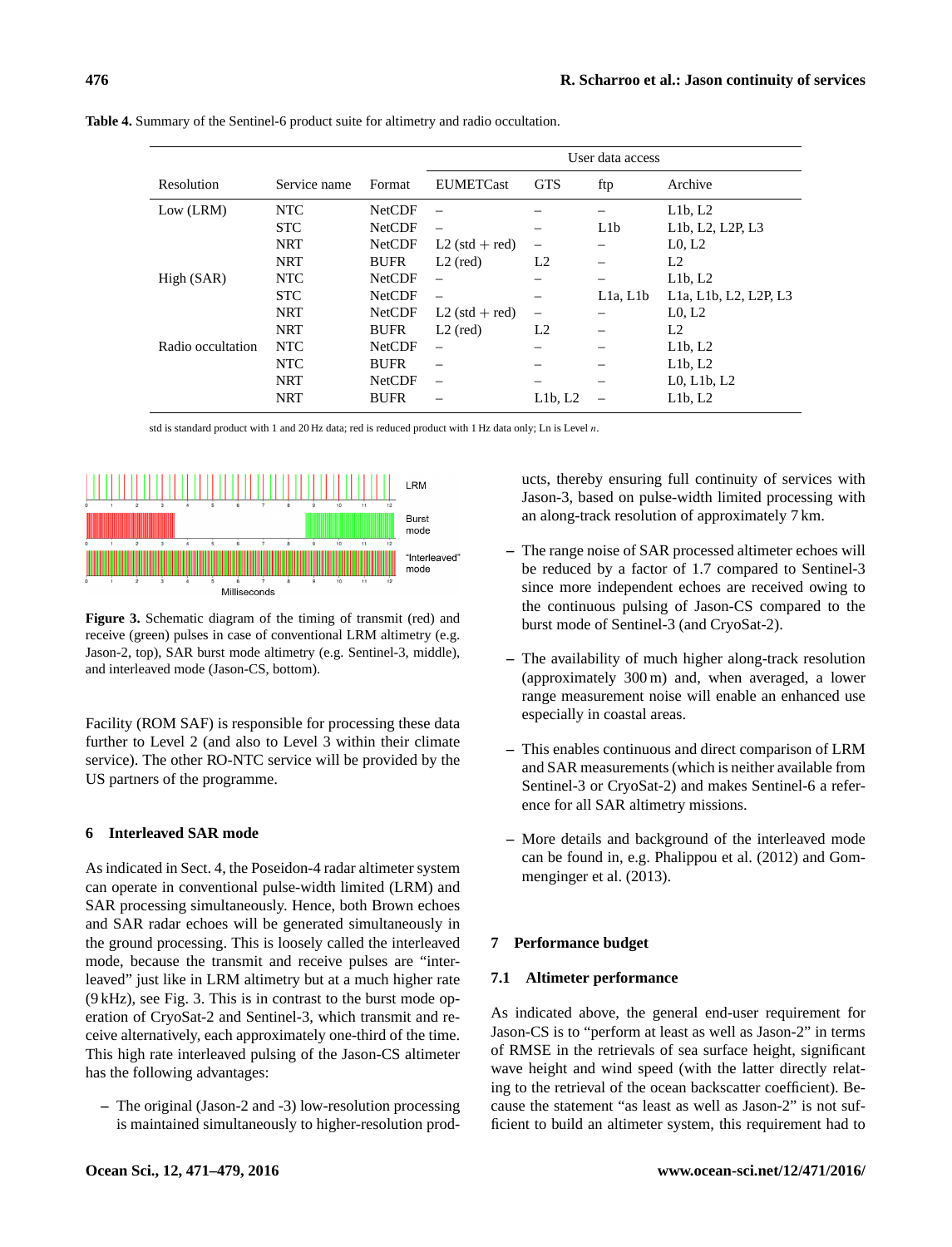## **R. Scharroo et al.: Jason continuity of services 477**

<span id="page-6-0"></span>**Table 5.** Overview of the requirements and actual performances of Jason-2 [\(NASA,](#page-7-8) [2011\)](#page-7-8), the requirements for Jason-3 [\(Couderc,](#page-7-9) [2015\)](#page-7-9), the requirements for the Sentinel-3 SRAL [\(Ferreira,](#page-7-10) [2009;](#page-7-10) [Donlon,](#page-7-11) [2011\)](#page-7-11) and the requirements and goals for Jason-CS. In each column either a single value is presented if it applies equally to NRT, STC, and NTC. If a triplet of numbers is given, it applies to NRT/STC/NTC. Numbers are in centimetres, unless indicated otherwise.

|                                         | Jason-2                         |                        | Jason-3                         | Sentinel-3                         | Jason-CS                   |                            |  |
|-----------------------------------------|---------------------------------|------------------------|---------------------------------|------------------------------------|----------------------------|----------------------------|--|
|                                         | Req.                            | Actual                 | Req.                            | Req.                               | Req.                       | Goals                      |  |
| Ku-band range<br>Noise LRM <sup>a</sup> | 1.7                             | 1.8                    | 1.7                             |                                    | 1.5                        | 1.0 <sup>b</sup>           |  |
| Ku-band range<br>Noise SAR <sup>a</sup> |                                 |                        |                                 | 1.3                                | 0.8                        | 0.5 <sup>b</sup>           |  |
| C-band range<br>Noise <sup>a</sup>      |                                 |                        | 4.6                             |                                    | 4.6                        |                            |  |
| Ionosphere <sup>c</sup>                 | 1/0.5/0.5                       | 0.3                    | 1/0.5/0.5                       | 0.7                                | 0.5                        | 0.3 <sup>d</sup>           |  |
| Sea-state bias                          | 3.5/2/2                         | $\mathfrak{D}$         | 3.5/2/2                         | 2.0                                | 2.0 <sup>e</sup>           | 1.0 <sup>b</sup>           |  |
| Dry troposphere                         | 1/0.7/0.7                       | 0.8/0.7/0.7            | 1/0.7/0.7                       | 0.7                                | 0.8/0.7/0.7                | $0.5^{\rm b}$              |  |
| Wet troposphere                         | 1.2                             | 0.8                    | 1.2                             | 1.4                                | 1.2/1.2/1.0                | 0.8 <sup>d</sup>           |  |
| RMS orbit <sup>g</sup>                  | 10/2.5/1.5                      | 3.0/1.5/1.0            | 5/2.5/1.5                       |                                    | 5.0/2.0/1.5                | $3.0/1.5/1.0^{b,d}$        |  |
| Total RSS sea<br>Surface height LRM     | 11.2/3.9/3.4                    | 4.2/3.3/3.1            | $6.8/3.9/3.4$ <sup>f</sup>      |                                    | 5.79/3.53/3.20             | 3.46/2.29/1.99             |  |
| Total RSS sea<br>Surface height SAR     |                                 |                        |                                 |                                    | 5.65/3.29/2.94             | 3.35/2.12/1.80             |  |
| Significant wave                        | $50 \text{ cm}$ or              | 12 cm or               | 50/40/40 cm or                  | $20 \text{ cm}$ or                 | $15 \text{ cm}$            | $10 \text{ cm}$            |  |
| Height                                  | $10\,\mathrm{W}^{\,\mathrm{h}}$ | $TBD\%$ <sup>h</sup>   | $10\,\mathrm{W}^{\,\mathrm{h}}$ | $4\%$ <sup>h</sup>                 | $+5\,\%^k$                 | $5\%^{b,k}$<br>$+$         |  |
| Wind speed                              | $1.6/1.5/1.5 \text{ m s}^{-1}$  | $0.9 \text{ m s}^{-1}$ | $1.6/1.5/1.5 \text{ m s}^{-1}$  | $2 \,\mathrm{m}\,\mathrm{s}^{-11}$ | $1.5 \,\mathrm{m\,s}^{-1}$ | $1.0 \,\mathrm{m\,s}^{-1}$ |  |
| Sigma naught                            | 0.7 dB                          | 0.1 dB <sup>1</sup>    | 0.7dB                           | 1 dB                               | 0.3 dB <sup>J</sup>        | 0.3 dB <sup>b</sup>        |  |

<sup>a</sup> After ground processing, averaged over 1 s, for 2 m wave height. <sup>b</sup> Goals from CNES system performances budget study. <sup>c</sup> Derived from Ku- and C-band range difference, averaged over 200 km. <sup>d</sup> Jason-2 actual performance [\(NASA,](#page-7-8) [2011\)](#page-7-8). <sup>e</sup> Could also be expressed as 1 % of SWH. <sup>f</sup> The RSS values for the NTC products given in [\(Couderc,](#page-7-9) [2015\)](#page-7-9) have been corrected. <sup>g</sup> NRT/OGDR orbit from real-time DORIS on-board ephemeris. <sup>h</sup> Whichever is greater. <sup>1</sup> After calibration to Jason-1. <sup>j</sup> After cross-calibration with other altimeter missions. <sup>k</sup> For 0.5–8 m SWH range. <sup>l</sup> For 3–20 m s−<sup>1</sup> wind speed range.

be quantified and broken down into the individual components that make up the measurement of sea surface height: altimeter range, orbital altitude, atmospheric corrections, and sea state bias. A thorough analysis was done on the current state of the art of Jason-2, and the requirements currently set for the altimeter missions of Jason-3 and Sentinel-3. All these numbers are gathered in Table [5.](#page-6-0) One will notice that the Jason-2 requirements (as reported by [NASA,](#page-7-8) [2011\)](#page-7-8) have mostly been copied straight into the Jason-3 requirements [\(Couderc,](#page-7-9) [2015\)](#page-7-9), except for the orbit error, which has been adjusted given the intervening improvements in POD. However, other advances in atmospheric modelling were ignored, even though they are evident when we look at the actual Jason-2 performances [\(NASA,](#page-7-8) [2011\)](#page-7-8).

A further review of the performance of Jason-2, expected performances of the Poseidon-4 altimeter, and current POD performances led to the establishment of the Jason-CS requirements listed in Table [5,](#page-6-0) with some more challenging goals to be met for all products later in the mission. Overall, the Jason-CS requirements for the RSS sea surface height error for LRM measurements closely meet the established Jason-2 performances, whereas SAR measurements will clearly outperform Jason-2, because of the reduction in measurement noise. The only exception are the orbit performances, which are kept conservatively similar to Jason-3 re-

quirements. However, the performance goals of orbit determination are likely to be met and are at least equal to Jason-3 performances.

Although the requirements for SWH, wind speed, and backscatter have been kept somewhat less restrictive than the claimed Jason-2 performance, they are still vastly tighter than the requirements for Jason-3 and Sentinel-3, which are regarded as far too cautious.

## **7.2 Radio occultation performance**

The GNSS-RO will track Global Navigation Satellite System (GNSS) signals from the American Global Positioning System (GPS) and the Russian Global Navigation Satellite System (GLONASS). GNSS-RO is a modified receiver as also used for the COSMIC-2 mission (e.g. [Kramer,](#page-7-12) [2015\)](#page-7-12) and tracks signals on the L1 and L2 GNSS frequencies. The POD antenna will only observe GPS signals for orbit prediction, while two occultation antennas, facing in satellite velocity and anti-velocity direction, will observe GPS and GLONASS. A potential upgrade to include also the European Galileo signals will be investigated once enough Galileo satellites are available.

The GNSS-RO will observe occultations over the straightline tangent altitude (SLTA) Range from −300 to 500 km, where the SLTA is the minimum elevation above the refer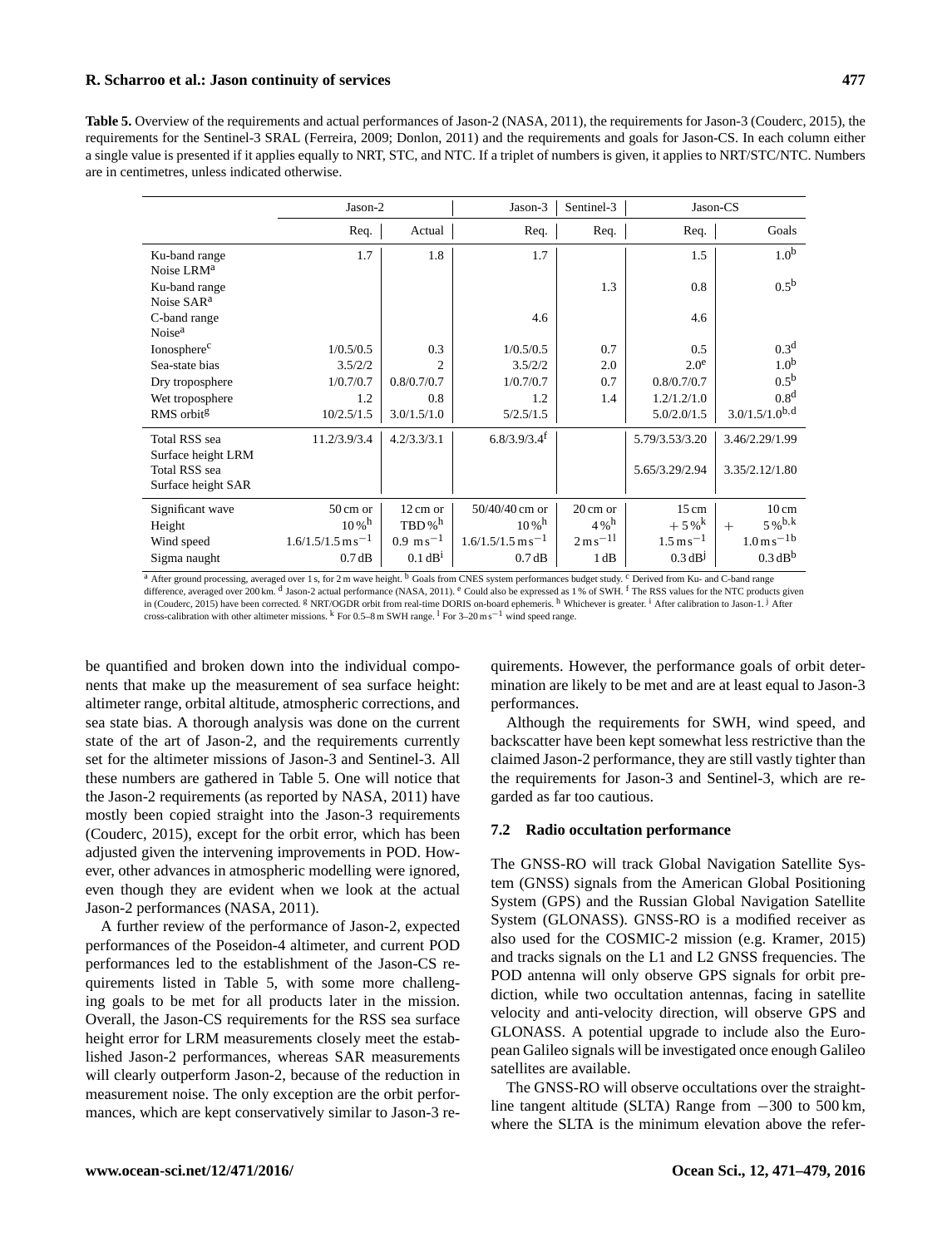ence ellipsoid of an imaginary straight line connecting Jason-CS and the occulting GNSS satellite. This is negative in the lower atmosphere since the refraction bends the ray behind the horizon. As a secondary payload, the GNSS-RO will not be able to observe the upper atmosphere up to orbit altitude due to data size limitations.

The occultation tracking rates are 50 for GPS and 100 Hz for GLONASS in the lower atmosphere, while higher up a 1 Hz tracking is foreseen. Open loop tracking is enabled from a configurable SLTA altitude downwards. With no ultrastable oscillator available, occultation processing will rely on single differencing with respect to a reference GNSS satellite to be tracked simultaneously.

Based on simulations with a constellation of 31 GPS and 24 GLONASS satellites and assuming an antenna coverage of ±55◦ in azimuth, the Jason-CS satellite will be observing about 1100 occultations per day, about 600 from GPS and about 500 from GLONASS. Contrary to e.g. the EUMET-SAT Polar System (EPS) and the EPS-Second Generation (EPS-SG), Jason-CS will fly in a non-sun-synchronous orbit, providing measurements at various local solar times, cycling through a full 24 h every 118 days.

## **8 Summary**

The Sentinel-6 mission, consisting of two consecutively flying altimeter satellites, Jason-CS A and Jason-CS B, will ensure the continuation of the decades-long time series of sea level as recorded by TOPEX/Poseidon, Jason-1, Jason-2, and soon, Jason-3, from 2020 to 2030. Since the radar altimeter will be able to serve simultaneously as a conventional LRM altimeter, and as a SAR altimeter, it not only provides compatibility with the previous mission that is vital to the accurate cross-calibration of Jason-CS and Jason-3 but it will also improve sampling of the coastal areas with a much higher resolution, and providing the ability to measure closer to the coast line.

The Sentinel-6 mission will be the first of the "reference missions" for which not only Level 2 will be provided to users. In fact, the mission will provide a wide range of Level 1, Level 2P, and Level 3 products as well, aiming not only at operational meteorological and oceanographic modellers but also giving altimeter specialist the opportunity to further advance altimeter technologies that will be provided by the unique altimeter flown on the Jason-CS satellites.

Sentinel-6 will also include a secondary radio occultation payload, which makes use of GPS and GLONASS satellites to observe up to about 1100 occultations per day (prior to quality control).

*Acknowledgements.* The authors thank the wider multi-agency Sentinel-6 project team for providing further detailed information on the proposed system and programme.

Edited by: J. A. Johannessen

## **References**

- <span id="page-7-9"></span>Couderc, V.: Jason-3 System Requirements, TP4-J0-STB-44-CNES v 1.3, Centre Nationale d'Etudes Spatiales, Toulouse, 2015.
- <span id="page-7-11"></span>Donlon, C.: Sentinel-3 Mission Requirements Traceability Document (MRTD), EOP-SM/2184/CD-cd, v1.0, European Space Agency, Noordwijk, the Netherlands, 2011.
- <span id="page-7-3"></span>Donlon, C., Berruti, B., Buongiorno, A., Ferreira, M.-H., Féménias, P., Frerick, J., Goryl, P., Klein, U., Laur, H., Mavrocordatos, C., Nieke, J., Rebhan, H., Seitz, B., Stroede, J., and Sciarra, R.: The Global Monitoring for Environment and Security (GMES) Sentinel-3 mission, Remote Sens. Environ., 120, 37–57, 2012.
- <span id="page-7-10"></span>Ferreira, M. H.: ESA GMES Sentinel-3 System Requirements Document, S3-RS-ESA-SY-0010, v4.0, European Space Agency, Noordwijk, the Netherlands, 2009.
- <span id="page-7-0"></span>Fu, L.-L., Christensen, E. J., Yamarone Jr., C. A., Lefebvre, M., Ménard, Y., Dorrer, M., and Escudier, P.: TOPEX/POSEIDON mission overview, J. Geophys. Res., 99, 24369–24381, doi[:10.1029/94JC01761,](http://dx.doi.org/10.1029/94JC01761) 1994.
- <span id="page-7-4"></span>Gommenginger, C. P., Martin-Puig, C., Dinardo, S., Cotton, P. D., and Benveniste, J.: Improved altimetric performance of CryoSat-2 SAR mode over the open ocean and the coastal zone, Presented at the European Geosciences Union General Assembly, Vienna, Austria, 22–27 April 2012, 2012.
- <span id="page-7-7"></span>Gommenginger, C. P., Martin-Puig, C., Amarouche, L., and Raney, K.: SAR Mode Error Budget Study: Review of State of Knowledge of SAR Altimetry over Ocean, EUMETSAT Ref. EUM/RSP/REP/14/749304, version 2.2, Darmstadt, Germany, 2013.
- <span id="page-7-5"></span>Halimi, A. and Mailhes, C., Tourneret, J.-Y., Thibaut, P., and Boy, F.: A semi-analytical model for delay/Doppler altimetry and its estimation algorithm, IEEE Trans. Geosci. Rem. Sens., 52, 4248–4258, doi[:10.1109/TGRS.2013.2280595,](http://dx.doi.org/10.1109/TGRS.2013.2280595) 2014.
- <span id="page-7-12"></span>Kramer, H. J.: FormoSat-7/COSMIC-2 (Constellation Observing System for Meteorology, Ionosphere and Climate), available at: <https://directory.eoportal.org/> (last access: 24 March 2016), 2015.
- <span id="page-7-2"></span>Lambin, J., Morrow, R., Fu, L.-L., Willis, J. K., Bonekamp, H., Lillibridge, J., Perbos, J., Zaouche, G., Vaze, P., Bannoura, W., Parisot, F., Thouvenot, E., Coutin-Faye, S., Lindstrom, E., and Mignogno, M.: The OSTM/Jason-2 Mission, Marine Geodesy, 33, 4–25, doi[:10.1080/01490419.2010.491030,](http://dx.doi.org/10.1080/01490419.2010.491030) 2010.
- <span id="page-7-1"></span>Ménard, Y. and Fu, L.-L.: Jason-1 Mission, Jason-1 science plan, AVISO newsletter 8, AVISO altimetry edition, Ramonville St. Agne, France, 2001.
- <span id="page-7-8"></span>NASA: OSTM End of Prime Mission Report, NASA Headquarters, Washington, DC, USA, 2011.
- <span id="page-7-6"></span>Phalippou, L., Caubet, E., Demeestere, F., Richard, J., Rys, L., Deschaux-Beaume, M., Francis, R., and Cullen, R.: Reaching sub-centimeter range noise on Jason-CS with the Poseidon-4 continuous SAR interleaved mode, Ocean Surface Topography